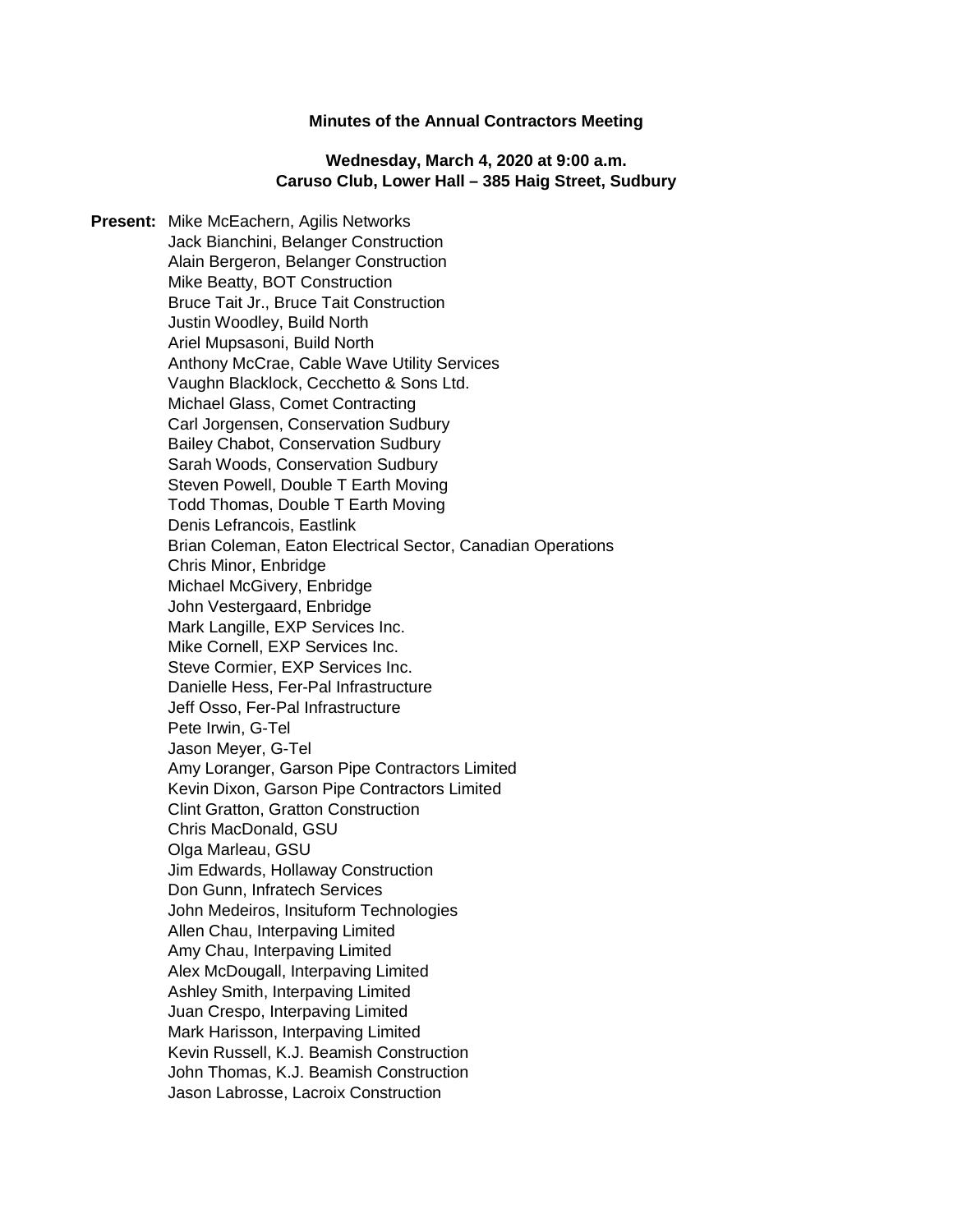**Present:** Dan, Marc Lafreniere Construction Mario, Marc Lafreniere Construction Real Perras, M & G Fencing Inc. Danielle Perras, M & G Fencing Inc. Jorge Maddix, MCA Contracting Ltd. Manuel Alves, MCA Contracting Ltd. Carlos Alves, MCA Contracting Ltd. Denis Shank, Northern Ontario Builders Association Sarah McKeever, Ontario1Call Crystal Bedore, Ontario1Call Jennifer Parent, Ontario Regional Common Ground Alliance (ORCGA) Douglas Lapp, Ontario Regional Common Ground Alliance (ORCGA) Isaac Alkhoury, PCL Constructors Canada Ltd. Paul Kamerads, PCL Constructors Canada Ltd. Brad Durigon, PCL Constructors Canada Ltd. Rob Buttrum, Pickard Construction Tim Pollard, Pioneer Construction Inc. Bruce Ibbitson, Realterm Energy Andre Piette, Steel Control Services Tammy Leduc, Steel Control Services Scott Sutton, R.G. Sutton Inspection Services Inc. Adam Chenier, Teranorth Construction & Engineering Ltd. Barry Tonello, Teranorth Construction & Engineering Ltd. Ben Bond, Teranorth Construction & Engineering Ltd. Brad Isaac, Teranorth Construction & Engineering Ltd. Chad Mcdermid, Teranorth Construction & Engineering Ltd. Chris Bot, Teranorth Construction & Engineering Ltd. Dan Auger, Teranorth Construction & Engineering Ltd. Ed Carriere, Teranorth Construction & Engineering Ltd. Gary Cooper, Teranorth Construction & Engineering Ltd. Jim Bot, Teranorth Construction & Engineering Ltd. Luigi Gianfrancesco, Teranorth Construction & Engineering Ltd. Marc Lacroix, Teranorth Construction & Engineering Ltd. Tiago DaSilva, Teranorth Construction & Engineering Ltd. Terry Del Bosco, Tulloch Engineering Barry Shoppoff, Union Gas Limited Marc Tonelli, Union Gas Limited Chris Vandruenen, Van Druenen Construction Inc. Eric Potvin, Van Druenen Construction Inc. Shawn Romanko, Vianet Luc Burton, Villano Construction Mark Beaudry, Wamco Waterworks Northern Gilbert St. Cyr, Wamco Waterworks Northern Tony Cecutti, General Manager of Growth and Infrastructure, City of Greater Sudbury (CGS) David Shelsted, Director of Engineering Services, CGS Rebecca Gilchrist, Project Manager, CGS (Chair) Akli Ben-Anteur, Project Engineer, CGS Andre Deschenes, Field Inspector, CGS Andrew Peltomaki, Project Manager, CGS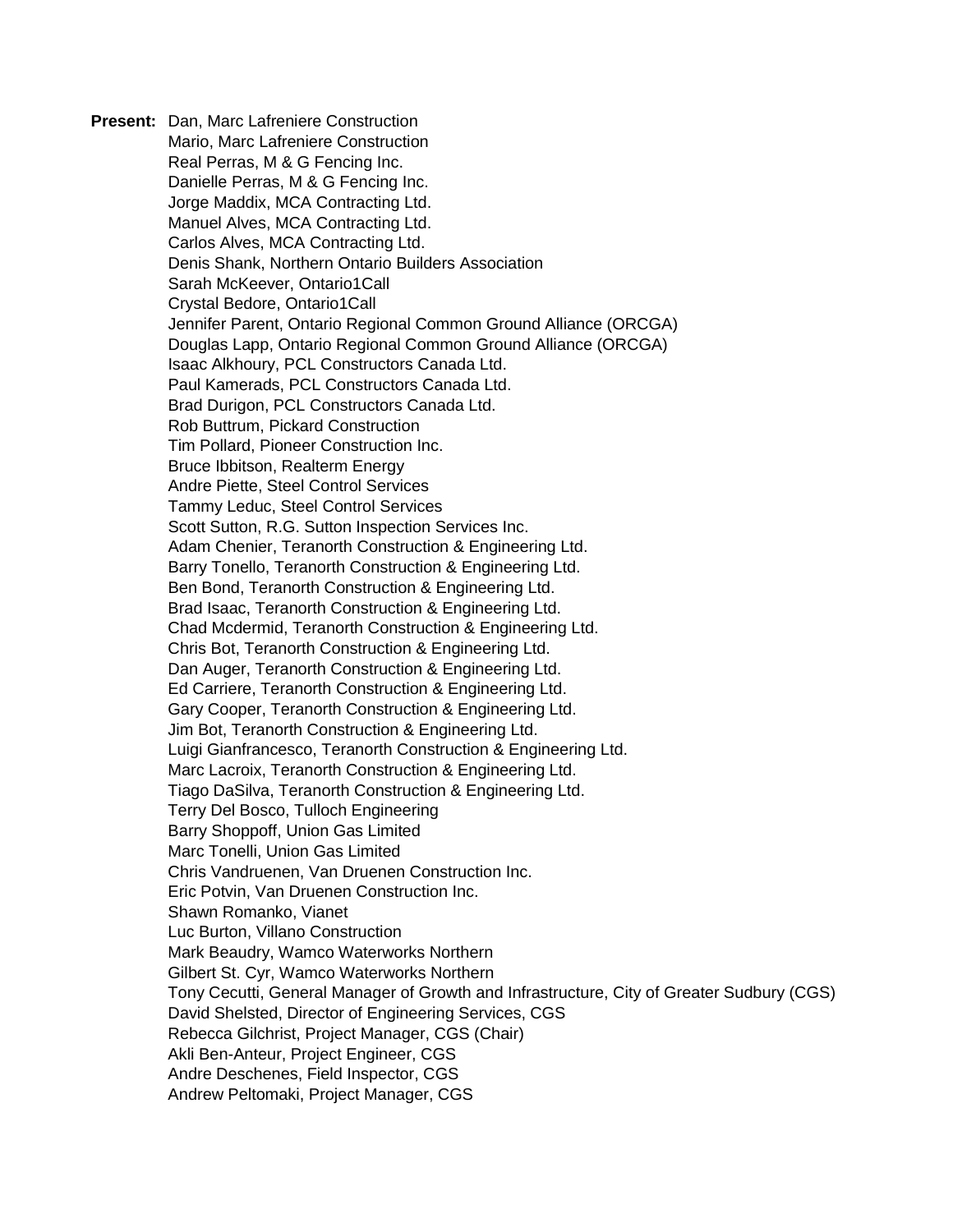**Present:** Brad Johns, Manager of Project Services, CGS Brian Beatch, Field Inspector, CGS Brittany Hallam, D&C Operations Engineer, CGS Cheryl Beam, Manager, Distribution & Collection, CGS Chris Cornell, Project Manager, CGS Dan Ebsary, Field Inspector, CGS Dave Barrett, Purchasing Coordinator, CGS David Kalviainen, Roads Engineer, CGS Drew MacDonald, Project Engineer, CGS Guido Mazza, Director-Building Services/Chief Building Official Building Services, CGS Jason West, Project Manager, CGS Jody Rybachuk, Project Manager, CGS John Temelini, Field Inspector, CGS Jonathan Clark, Subdivision/SPC Engineer, CGS Kari Bertrand, Chief Procurement Officer, CGS Kelli Sheppard, Communications, CGS Kelly Brooks, Communications, CGS Kevin Reynish, Drainage Engineer Technician, CGS Kimberly Zarichney, Project Manager, CGS Lesley Ketchabaw, Records Clerk/Typist, CGS (Recorder) Lisa Wooldridge, Construction Services Coordinator, CGS Marc Khoury, Project Manager, CGS Marie Litalien, Manager of Communications & French Language Communications, CGS Michael Scarpellini, Field Inspector, CGS Michelle Brosseau, Locates Program Administrator, CGS Mike Loken, Manager, Wastewater Treatment, CGS Miranda Edwards, Project Manager, CGS Nicholas Suban, Engineering Review Technician, CGS Paul Javor, Drainage Engineer, CGS Rino Carniello, Quality Assurance Technician, CGS Rose-Marie Bobiwash, Engineering & Construction Clerk, CGS (Recorder) Randy Halverson, Manager of Linear Infrastructure Services, CGS Raymond Guillet, Contract Administrator, CGS Rob Rocca, Manager of Design Services, CGS Scott Baas, Field Inspector, CGS Scott MacHattie, Assistant City Solicitor, CGS Shawn Gingrich, Control Draftsperson, CGS Shawn Hinton, Construction Services Coordinator, CGS Shawn Turner, Director of Assets, CGS Stefan Zhelev, Assistant City Solicitor, CGS Stephanie Rocca, Purchasing Agent, CGS Stephen Holmes, Interim Director of Infrastructure Capital Planning, CGS Stephanie Rocca, Purchasing Coordinator, CGS Tanis Cooper, Health & Safety Officer, CGS Tina Woodbury, Field Inspector, CGS Tony DeSilva, Operations Engineer, CGS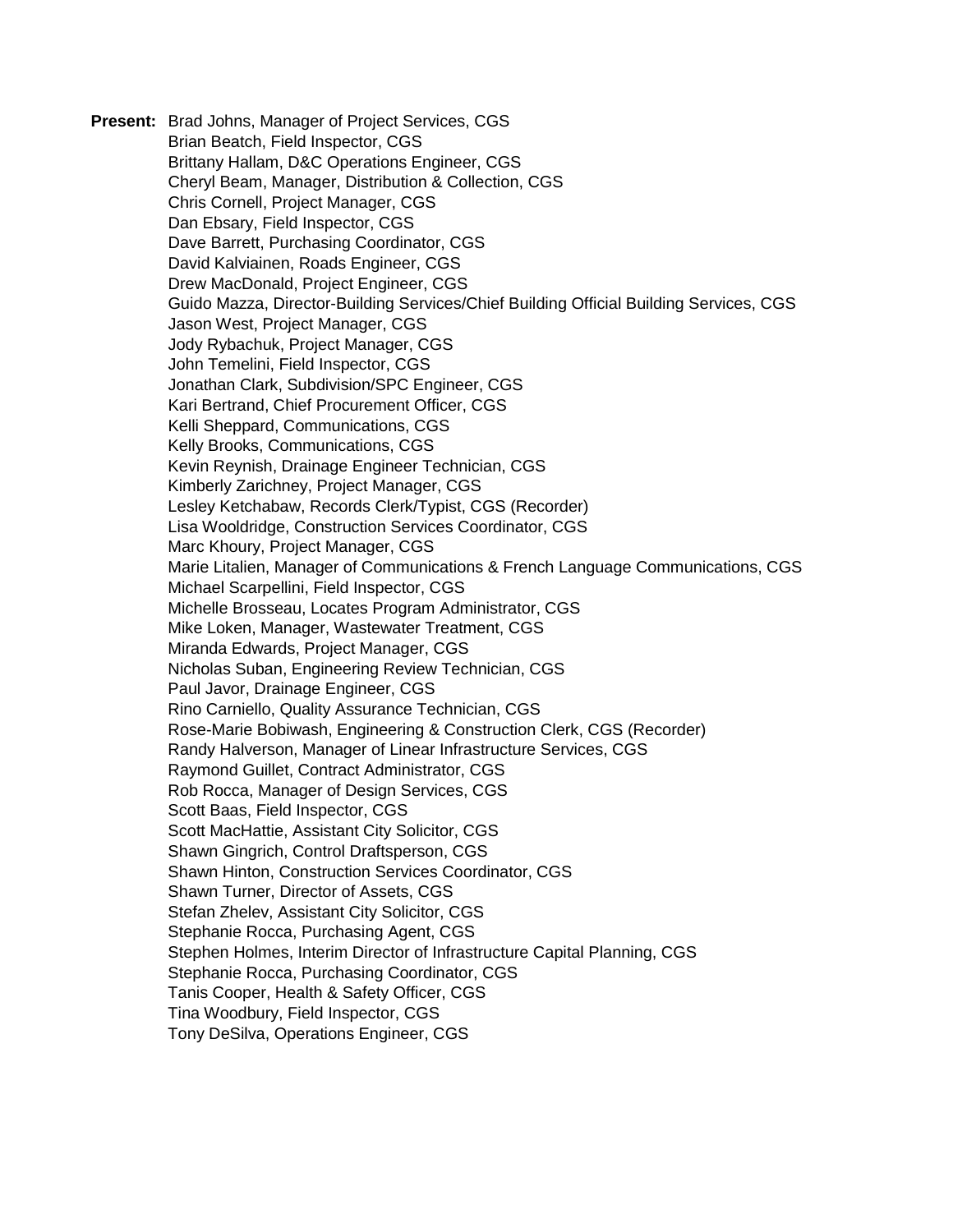## **Registration (from 8:30 a.m. – 9:00 a.m.)**

# **Welcome and Opening Remarks – R. Gilchrist**

Rebecca welcomed everyone to the meeting and reviewed some housekeeping items (i.e. emergency exits, restroom locations, cell phones are to be turned to vibrate etc.).

Rebecca also welcomed David Shelsted to our Engineering team. She noted that the Agenda for the meeting has been posted online for everyone to access [\(www.greatersudbury.ca/contractormeeting\)](http://www.greatersudbury.ca/contractormeeting). Also, for everyone to ensure they had given their email address during registration as it guarantees an invitation to next years meeting. She then went over the Agenda for the day and stated that any questions and answers will be posted on the website after the meeting. Rebecca also presented some 2019 Construction Highlights.

# **Council's Strategic Plan – T. Cecutti How it relates to Construction**

Tony stated that Council approved a strategic plan last year. This will impact the volume, work and the way we do business. The vision for this community is where we want to go, we are a community of communities. Council recognizes the positive aspect of the small feel of community.

Tony asked, 'what creates potholes?' It is old roads. He stated there is momentum to continue investment in the road network.

### **Occupational Health and Safety Updates – T. Cooper**

See slide presentation.

# **Construction Services – L. Wooldridge Trenching (video)**

Lisa stated that Construction Services take inspection requests seriously. They like to see what you are working on before we pay for it. Inspectors are telling them that there a lot of situations, where an area gets excavated and the excavation gets too big to maintain a proper lane of traffic. This can be avoided by using trench boxes which can increase safety, decrease restoration and improve productivity.

See Trenching video: <https://www.youtube.com/watch?v=BUcB58gOazk>

*Comment:* Mike from Enbridge noted to make sure people have a way of getting out of deep excavation situations and confined space.

### **2020 Capital Program – D. Shelsted**

Dave reviewed Capital Projects for 2020.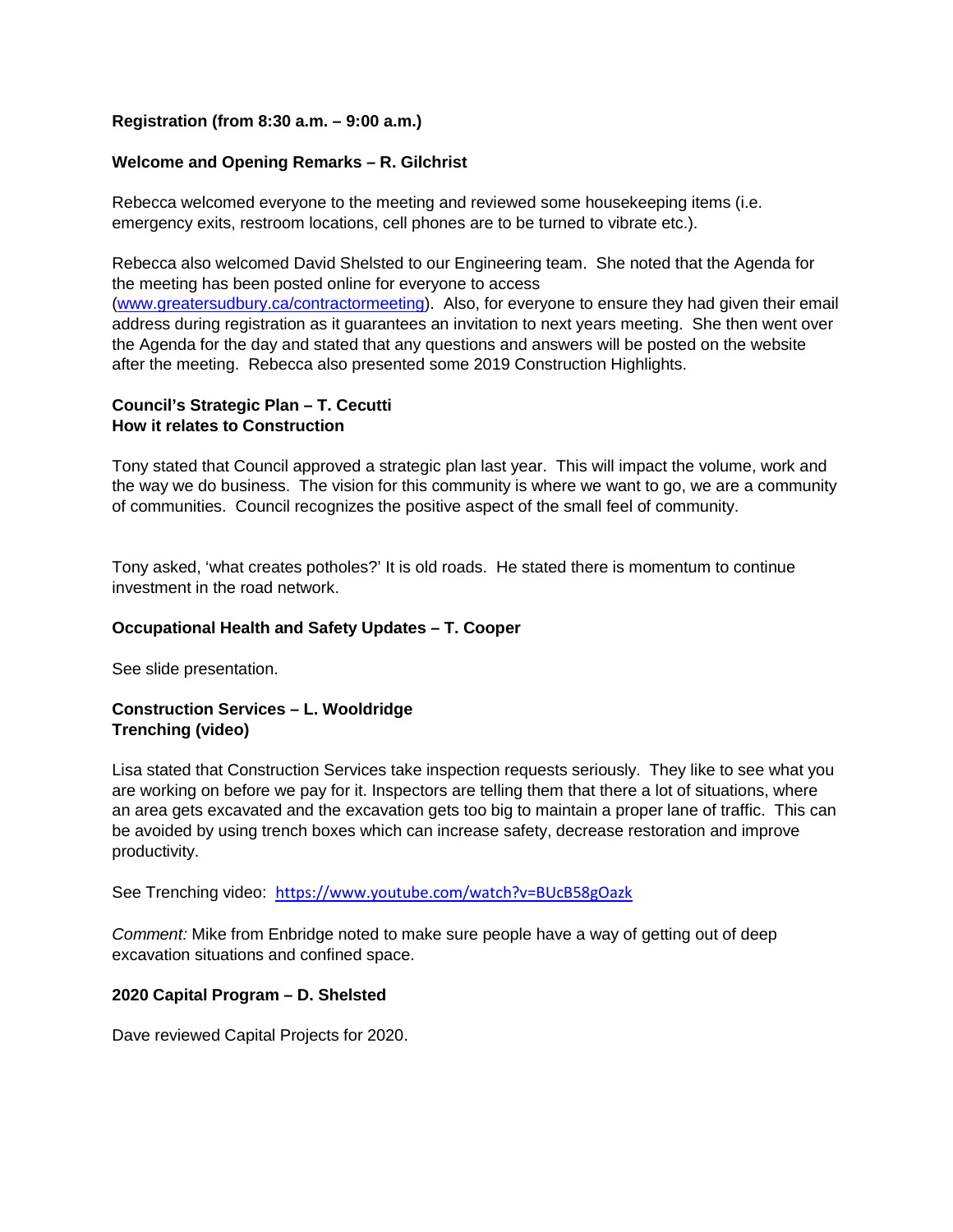He stated that this year is a first attempt to provide information regarding early tenders, when we are tendering the packages and how they will be combined to see what is coming down the pipe to prepare for construction.

The City has already closed quite a few contracts. The City has closed approximately \$27M in Contracts to date. For 2020, there are 53 contracts with a total construction value of \$101M.

Also, he noted the City is trying not to close similar scoped tenders on the same day or the same week to allow Contractors to prepare and bid accordingly.

See slide presentation for review of 2020 Tender Schedule.

Dave stated that the City may not all the dates on schedule. There is lots of risk on the City's end; risks may include be financial property, third party approvals, etc. The City is working with Contractors on to how we get the work done and ensure the City has sufficient inspection staff.

*Question Asked:* Contract ENG20-39 – Paris Notre Dame, Active Transportation Improvement (ATI) – When will the construction will take place?

*Answer:* Dave stated that they brought to Operations Committee on Monday. Initial phase has a \$3.5M budget (total project budget). Tender is expected mid-April. Hoping to start construction early June through summer months. The 2020 Construction limits still have to be ratified by Council before the City can tender.

*Question Asked:* John Thomas asked about Walford Road, which is going for tender late summer, August.

*Answer:* Dave commented that they are looking at putting an ATI component to the road itself, which will create heavy impact to side properties, need a lot of time for consultation of design. As well, the City is reviewing one of the culverts for this Contract before the construction can be tendered. Rita street has the similar project constraints and that went out early. If there is off season with schools, the City does their best to work around those dates.

*Question Asked:* Tony Cecutti asked about Microsoft project (MS project schedule). Can they send it in MS Project and include in the sheet?

*Answer:* Yes.

*Question Asked:* Can the 2020 tender schedule provide a description of all these projects?

*Answer:* Dave stated that they tried to include what is involved on tender schedule and additional information with capital project document. He encouraged talking to City staff about Projects.

**Break #1 – 20 mins**

**Enbridge – M. McGivery Updates and damage prevention**

See slide presentation.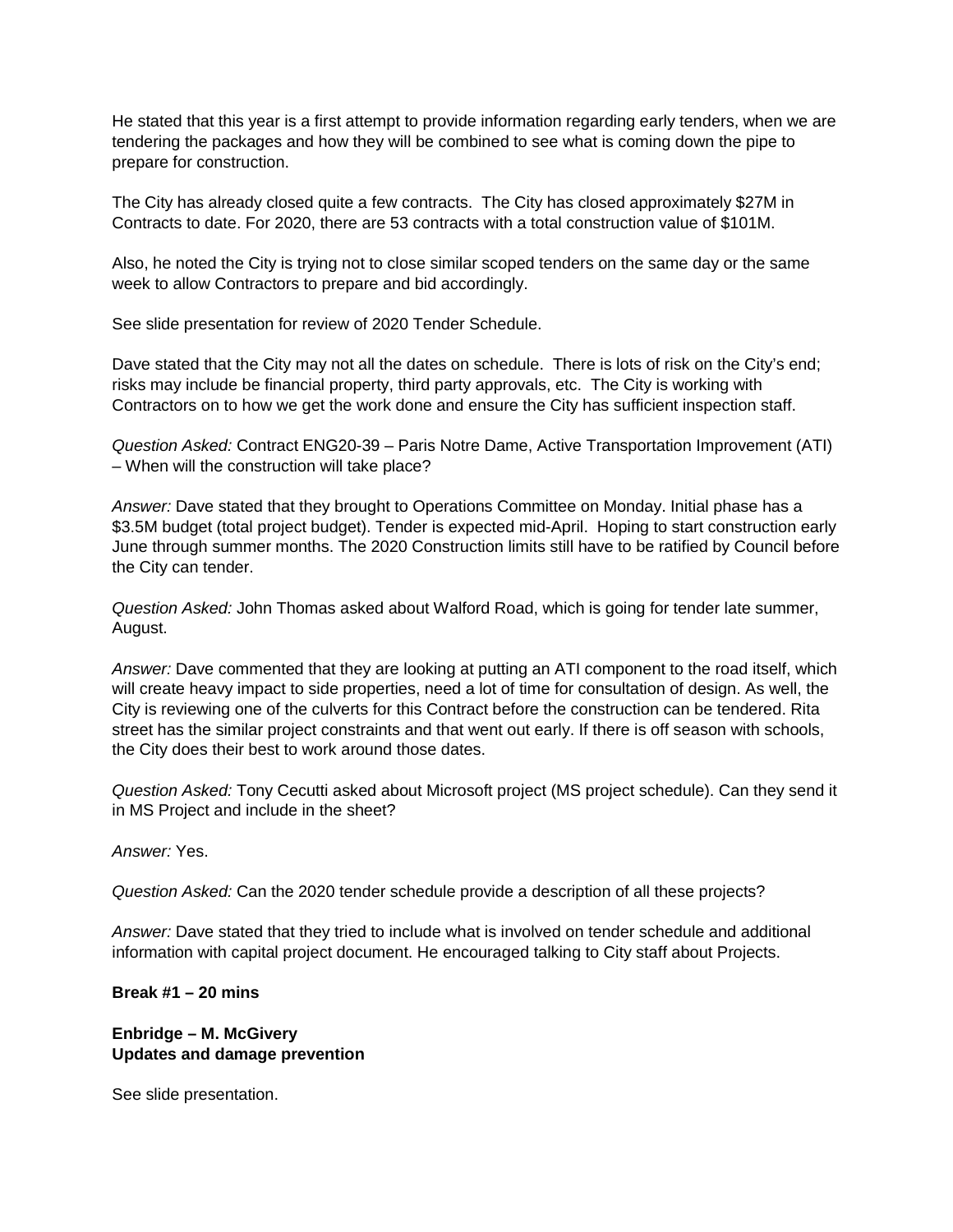Mike stated that there have been a lot of challenges merging union gas and Enbridge. Safety concerns are the same for both companies. Franchise area is large.

Typical locates were homeowner's project locates. Now they are flipped, where majority of locates are construction project locates, not homeowners. Enbridge are committed to not slowing down projects.

*Question Asked:* Guy asked if all 13 additional staff are for Sudbury only?

*Answer:* 5 in Sudbury area, but in the region total.

*Question Asked:* There is a 5 day guarantee for locates. Is there anything being done for actually achieving the deadline?

*Answer:* 5 days if it is a reasonable request. When legislation was written, was more for homeowners. If it is a big project, we want to stay ahead of it. Some are impossible to do in 5 days. We need to know how many metres to provide locates and which day crew is going in so they can get ahead of them. Ordering before 5 day start, 15-10 days, would help them stay ahead of crews.

*Question Asked:* Dave Shelsted commented on the additional locaters. Dave heard there were issues with adding internal locators, have those issues been resolved?

*Answer:* Yes, issues were unionized locators. There are other service providers in community that are non-unionized, so are able to flex up and hit the peek.

#### **Ontario One-Call – C. Bedore Compliance, late locates, new training**

See slide presentation.

*Question Asked:* When requesting a locate online, can easily go from house 2-10, yet when they call, they can only do 1 ticket per house and will only accept single address over the phone. Online, it is possible to make map selections of larger areas.

*Answer:* It is preferred that you go online to put ticket through.

*Question Asked:* How do we get the most important locates done?

*Answer:* If you have a contact at G-Tel, they do use priority lists. Just mention that to them and it should be a priority.

*Question Asked:* Were expiry dates discussed?

*Answer:* See slide presentation for expiry dates. Up to each member to decide, based on work to begin date on ticket.

*Question Asked*: Last year there were locates that expired that hadn't been located before. What do we do for this?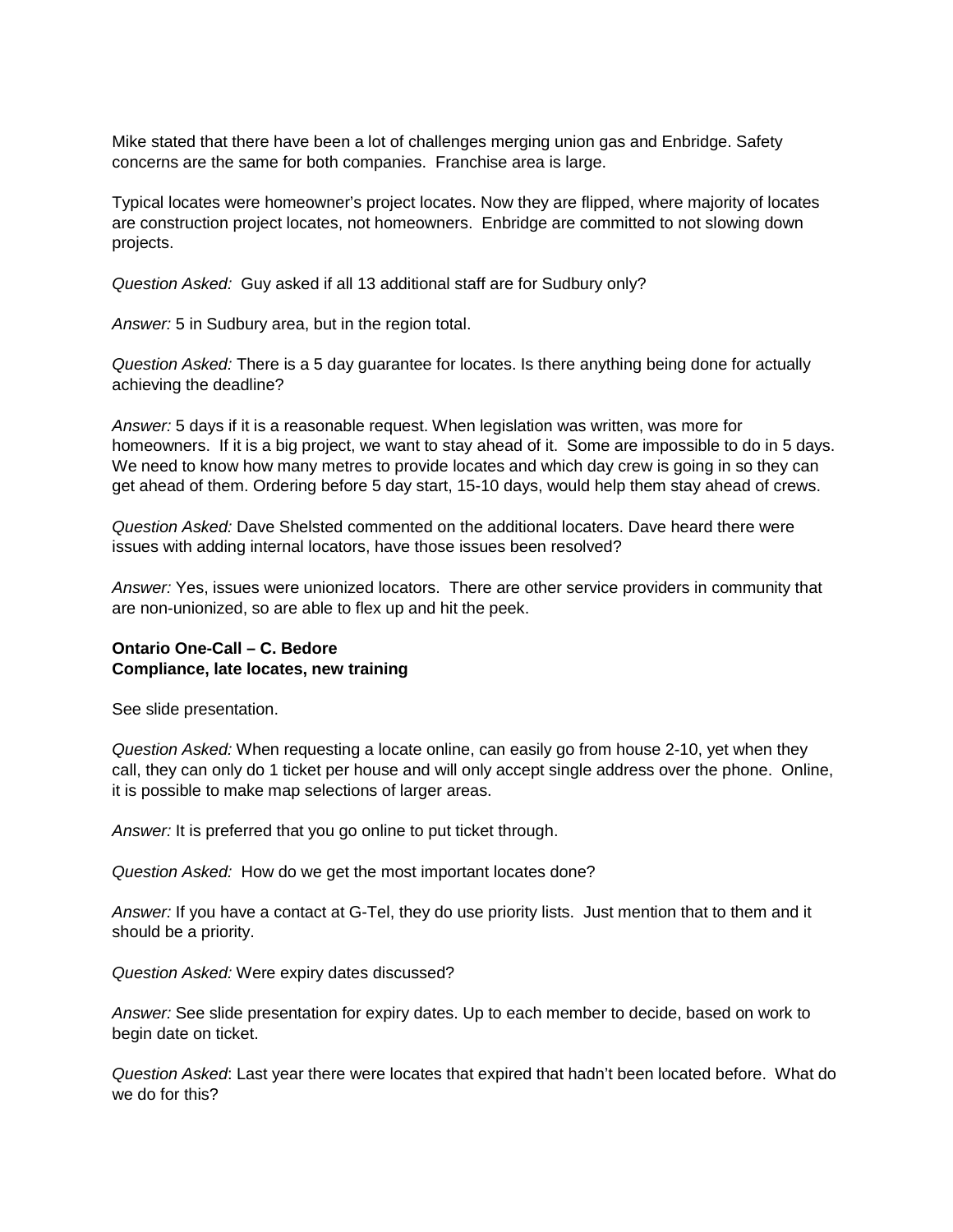*Answer:* You will need to put in another locate, if expired. Contact service provider with a complaint. Hopefully that does not happen again this year. If you are not getting a response, we do want to know. Let us know if it is not reasonable. Place an informal complaint to notify Ontario One Call if it was not done.

# **Ontario Regional Common Ground Alliance – D. Lapp Infrastructure damages in Sudbury and how to mitigate them**

See slide presentation.

They have 500 members which are excavators and road builders. They collect data on damages, root cause analysis.

### **Late utility locates**

See slide presentation.

*Question Asked:* Regarding locates, they use untoneable areas, are we to guess and damage it? Why do they put down things that are untoneable? For Hydro, 1 out of 10 locates are untoneable.

*Answer:* Doug stated that excavator members have expressed concerns about this, if there are three (3) pipes, which one do we work around? This is on the business plan for this year.

# **Watermain Works – Operator in Charge (OIC) – M. Edwards**

There are no changes to connection protocol, still current online, found under contract specification section.

Two (2) issues brought to us from field staff, forepersons as reminders:

- 1. When do you call a TI vs. OIC. TI is for water on or off request, done quickly by field staff or typically for curb box shut off for work on private side of service or doing internal plumbing at home. Call 311 and dispatch will send out TI to shut off water. Also if Contractor is not working on the system and does not have an OIC on site, you are on site and an accidental break occurs, call to 311 and a TI will be dispatched to shut off work immediately.
- 2. OIC is required for all work that involves the existing live water distribution system. Any work done on these systems without an OIC present is subject to contract penalties and MECP charges. OIC requires 48 hours' advance notice to schedule for date and time needed, first thing in AM is better otherwise make it known that an OIC will be required late in the day. If cancelling, advance notification is requested.
- 3. Bib systems, get hooked up to homes immediately after  $2^{nd}$  test passes, if you can't, it must be flushed to waste in order to maintain flow through the system until you hook it up in order for samples to remain valid. If system is not serving to homes and has stopped flushing to waste, have to re-sample.

*Question Asked:* Availability for OIC for night work, will there be a longer wait?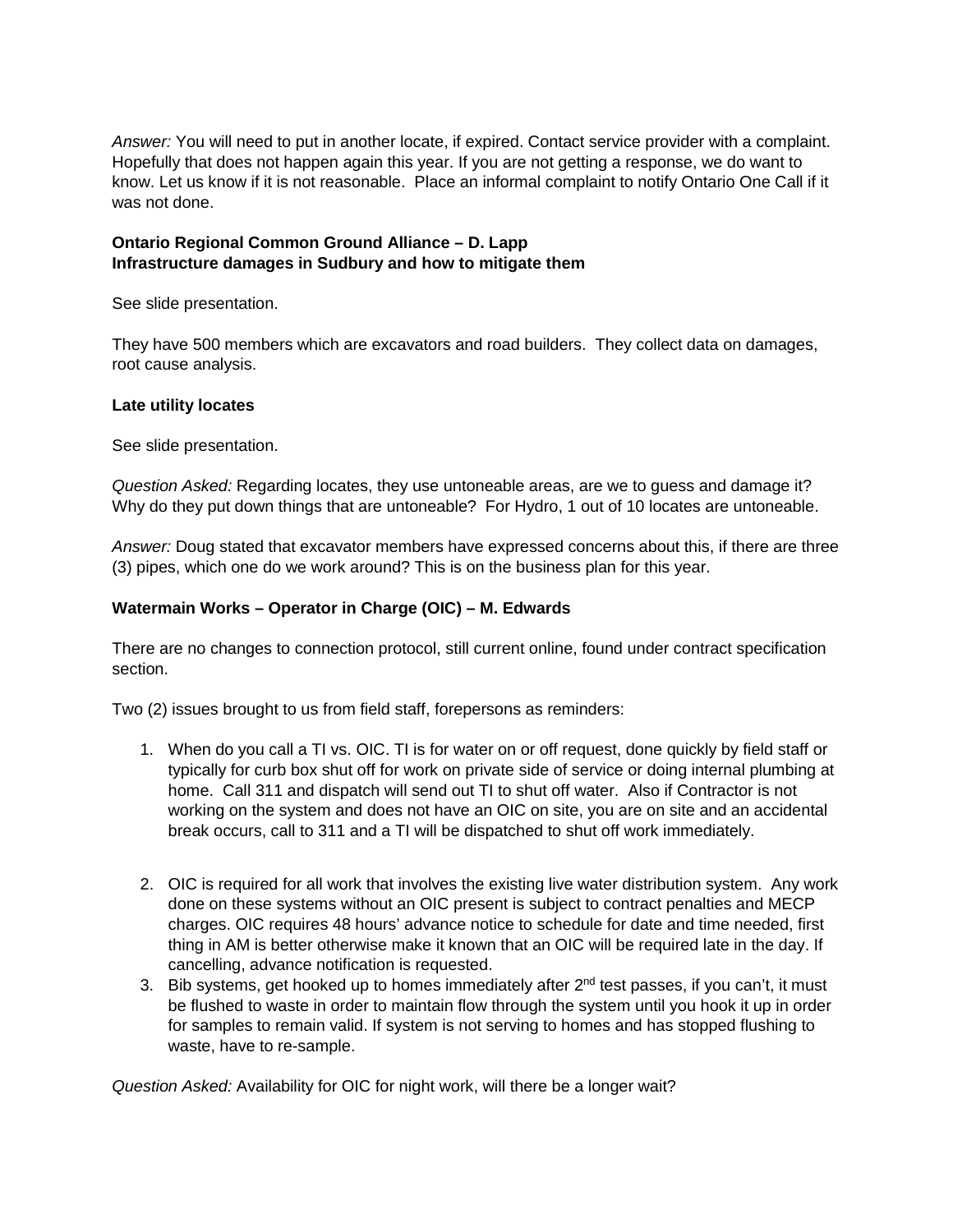*Answer:* Miranda stated that this has not changed and remains the same.

Tony Cecutti noted that water service operation is 24 hours. They are always available weekends or evenings. There are not as many people working at night but give advance notification. If you call Friday and want service shut off on Saturday, that may be difficult. The more notice, better we can coordinate.

#### **Break #2 – 15 minutes**

# **Inflow and Infiltration Reduction – C. Beam Water and wastewater task force**

This is a new initiative.

See slide presentation.

### **Conservation Sudbury update – C. Jorgensen**

See slide presentation.

### **Contract Language and Specification Updates – R. Rocca**

*Question Asked:* Is there an ACI for flatwork certification?

*Answer:* They will look into that and get a course going for 2021. There are courses scheduled for April 2020, down south and May 2020 in North Bay. It is a 1 day course. They only accept 16 people per course.

#### **Innovation – D. Shelsted**

See slide presentation.

## **Construction at Railways and Intersections – M. Edwards CN/CP – Process for flaggers**

See slide presentation.

#### **Intersections – Police requirements**

See slide presentation.

### **Customer Service Standards**

See slide presentation.

*Question Asked:* Who is responsible for paid duty at intersections?